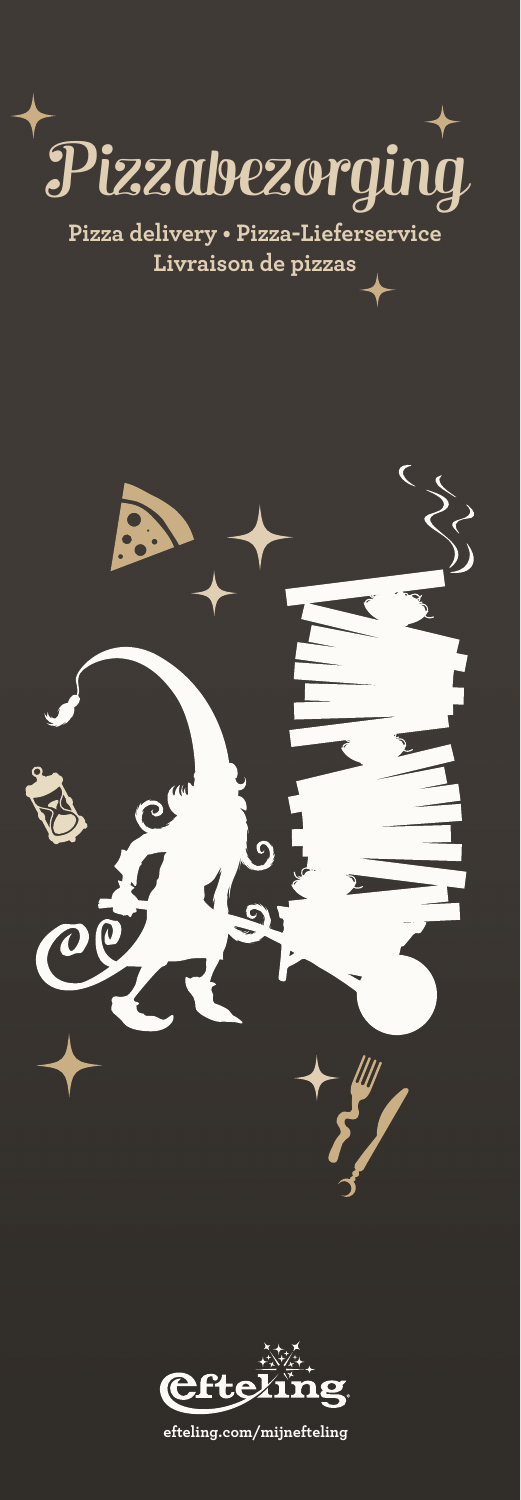# Breads

### Knoflookbrood

| Knoflookbrood                                                                                   | 3,10            |
|-------------------------------------------------------------------------------------------------|-----------------|
| Knoflookbroodje met kruidenboter en kaas                                                        |                 |
| Garlic bread with herb butter and cheese                                                        |                 |
| Knoblauchbrot mit Kräuterbutter und Käse                                                        |                 |
| Petit pain à l'ail au beurre aux fines herbes et fromage                                        |                 |
| Kaasbrood                                                                                       |                 |
| Broodje met gesmolten mozzarella, Hollandse Goudse kaas<br>en Engelse cheddar                   | 3 <sup>10</sup> |
| Bread with melted mozzarella, Dutch Gouda cheese<br>and English Cheddar                         |                 |
| Knuspriges Brötchen mit geschmolzenem Mozzarella, holländischer Gouda und<br>englischem Cheddar |                 |
| Petit pain avec mozzarella fondue, gouda hollandais<br>et cheddar anglais                       |                 |
| Pestobrood                                                                                      |                 |

*Broodje met pesto en mozzarella Bread with pesto and mozzarella Brötchen mit Pesto und Mozzarella Petit pain au pesto et mozzarella*

3,10

## Pizza's **Pizzas • Pizzen • Pizzas (30cm)**

| Margherita <sup>®</sup>                                                                                                                                                                  |                  |
|------------------------------------------------------------------------------------------------------------------------------------------------------------------------------------------|------------------|
| Tomatensaus en mozzarella                                                                                                                                                                | $12,-$           |
| Tomato sauce and mozzarella                                                                                                                                                              |                  |
| Tomatensauce und Mozzarella                                                                                                                                                              |                  |
| Sauce tomate et mozzarella                                                                                                                                                               |                  |
| Hawaï                                                                                                                                                                                    | 13 <sup>75</sup> |
| Tomatensaus, ham, ananas en mozzarella                                                                                                                                                   |                  |
| Tomato sauce, ham, pineapple and mozzarella                                                                                                                                              |                  |
| Tomatensauce, schinken, Ananas und Mozzarella                                                                                                                                            |                  |
| Sauce tomate, jambon, ananas et mozzarella                                                                                                                                               |                  |
| Tonno                                                                                                                                                                                    |                  |
| Tomatensaus, tonijn, kappertjes, rode ui en mozzarella                                                                                                                                   | 14,75            |
| Tomato sauce, tuna, capers, red onion and mozzarella                                                                                                                                     |                  |
| Tomatensauce, thunfisch, Kapern, rote Zwiebeln und Mozzarella                                                                                                                            |                  |
| Sauce tomate, thon, câpres, oignon rouge et mozzarella                                                                                                                                   |                  |
| Quattro Formaggio <b>W</b>                                                                                                                                                               |                  |
| Créme fraiche, mozzarella, rode cheddar, Hollandse Goudse kaas<br>en gorgonzola                                                                                                          | 14,75            |
| Créme fraiche, mozzarella, red cheddar, Dutch Gouda cheese<br>and gorgonzola                                                                                                             |                  |
| Créme fraiche, mozzarella, roter Cheddar, holländischer Gouda und<br>Gorgonzola                                                                                                          |                  |
| Créme fraiche, mozzarella, chedar rouge, Gouda Hollandais<br>et gorgonzola                                                                                                               |                  |
| Chicken Shoarma                                                                                                                                                                          | $15,-$           |
| Tomatensaus, kip shoarma, mozzarella<br>en knoflooksaus swirl                                                                                                                            |                  |
| Tomato sauce, chicken shoarma, mozzarella<br>and a garlic sauce swirl                                                                                                                    |                  |
| Tomatensauce, hähnchen Shawarma, Mozzarella<br>und mit Knoblauchsauce swirl                                                                                                              |                  |
| Sauce tomate, poulet façon shawarma, mozzarella<br>et swirl au sauce à l'ail                                                                                                             |                  |
| American                                                                                                                                                                                 | 14,75            |
| Tomatensaus, pepperoni, ham, rundergehakt en mozzarella<br>Tomato sauce, pepperoni, ham, minced beef and mozzarella<br>Tomatensauce, pepperoni, Schinken, Rindergehacktes und Mozzarella |                  |

*Sauce tomate, pepperoni, jambon, hachis de bœuf et mozzarella*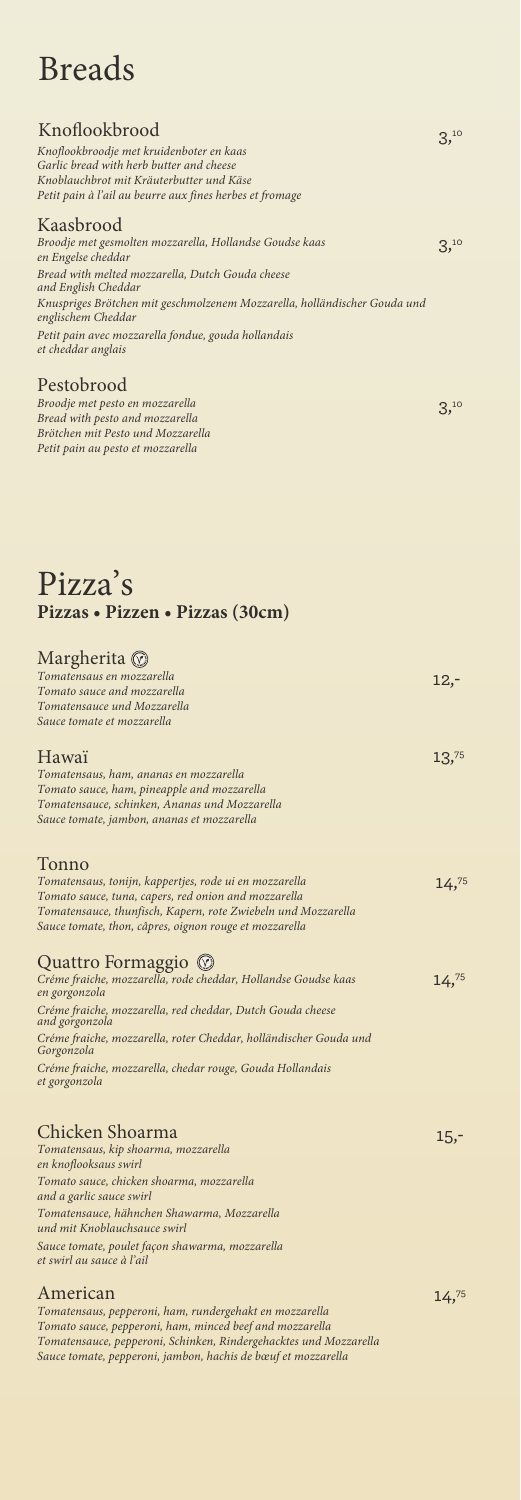| Californian (O<br>Tomatensaus, mozzarella, rode ui, paprika, champignons en olijven                                                                                                                                                                                                                                               | 14,75 |
|-----------------------------------------------------------------------------------------------------------------------------------------------------------------------------------------------------------------------------------------------------------------------------------------------------------------------------------|-------|
| Tomato sauce, mozzarella, red onion, bell pepper, mushrooms and olives<br>Tomatensauce, Mozzarella, rote Zwiebeln, Paprika, Champignons und Oliven<br>Sauce tomate, mozzarella, oignon rouge, poivron, champignons et olives                                                                                                      |       |
| Pepperoni special<br>Tomatensaus, pepperoni, champignons en mozzarella<br>Tomato sauce, pepperoni, mushrooms and mozzarella<br>Tomatensauce, Peperoni, Champignons und Mozzarella<br>Sauce tomate, pepperoni, champignons et mozzarella                                                                                           | 13,75 |
| <b>BBQ</b> Chicken<br>BBQ saus swirl, mozzarrella, kip Tandoori, ui, paprika en maïs<br>Barbeque sauce swirl, mozzarella, chicken Tandoori, onion, bell pepper and corn<br>BBQ-Sauce swirl, Mozzarella, Hühner-Tandoori, Zwiebeln, Paprika und Mais<br>Sauce barbecue swirl, mozzarella, poulet tandoori, oignon, poivron et maïs | 14,75 |
| Hot & Spicy<br>Tomatensaus, Spaanse pepers, ui, paprika, pepperoni en mozzarella<br>Tomato sauce, chili peppers, onion, bell pepper, pepperoni and mozzarella<br>Tomatensauce, Spanische Chilis, Zwiebeln, Paprika, Peperoni und Mozzarella<br>Sauce tomate, poivre espagnol, oignon, poivron, pepperoni et mozzarella            | 14,75 |
| Extravaganza<br>Tomatensaus, ui, paprika, pepperoni, rundergehakt, ham, champignons,<br>olijven, ananas en mozzarella                                                                                                                                                                                                             | 14,75 |
| Tomato sauce, onion, bell pepper, pepperoni, minced beef, ham, mushrooms,<br>olives, pineapple and mozzarella                                                                                                                                                                                                                     |       |
| Tomatensauce, zwiebeln, Paprika, Peperoni, Rindergehacktes, Schinken,<br>Champignons, Oliven, Ananas und Mozzarella                                                                                                                                                                                                               |       |
| Sauce tomate, oignon, poivron, pepperoni, hachis de bœuf, jambon,<br>champignons, olives, ananas et mozzarella                                                                                                                                                                                                                    |       |
| Döner Kebab<br>Tomatensaus, mozzarella, Döner Kebab vlees, knoflooksaus swirl<br>en ijsbergsla                                                                                                                                                                                                                                    | 15,75 |
| Tomato sauce, mozzarella, doner kebab meat, garlic sauce swirl<br>and iceberg lettuce                                                                                                                                                                                                                                             |       |
| Tomatensauce, Mozzarella, Döner-Fleisch, Knoblauchsauce swirl<br>und Eisbergsalat                                                                                                                                                                                                                                                 |       |
| Sauce tomate, mozzarella, viande Döner Kebab, swirl au sauce à l'ail<br>et laitue iceberg                                                                                                                                                                                                                                         |       |
| Truffel $\circledcirc$<br>Tomatensaus, mozzarella, champignons, truffeltapenade, rucola, parmezaan en                                                                                                                                                                                                                             | 15,75 |

*knoflookolie op de rand Tomato sauce, mozzarella, mushrooms, truffle tapenade, rocket, Parmesan, and garlic oil on the crust Tomatensauce, Mozzarella, Champignons, Trüffeltapenade, Rucola, Parmesan und Knoblauchöl auf dem Rand* 

*Sauce tomate, mozzarella, champignons, tapenade de truffes, salade roquette, parmesan et huile d'ail sur le bord*

### Extra topping

*Prijs per topping Price per topping Preis pro Belag Prix par garniture*



#### Lasagne

*Lasagne met bolognesesaus (100% rundergehakt) Lasagne with Bolognese sauce (100% minced beef) Lasagne mit Bolognesesauce (100% Rinderhackfleisch) Lasagne à la sauce bolognaise (100% hachis de bœuf)*

11,50

1,55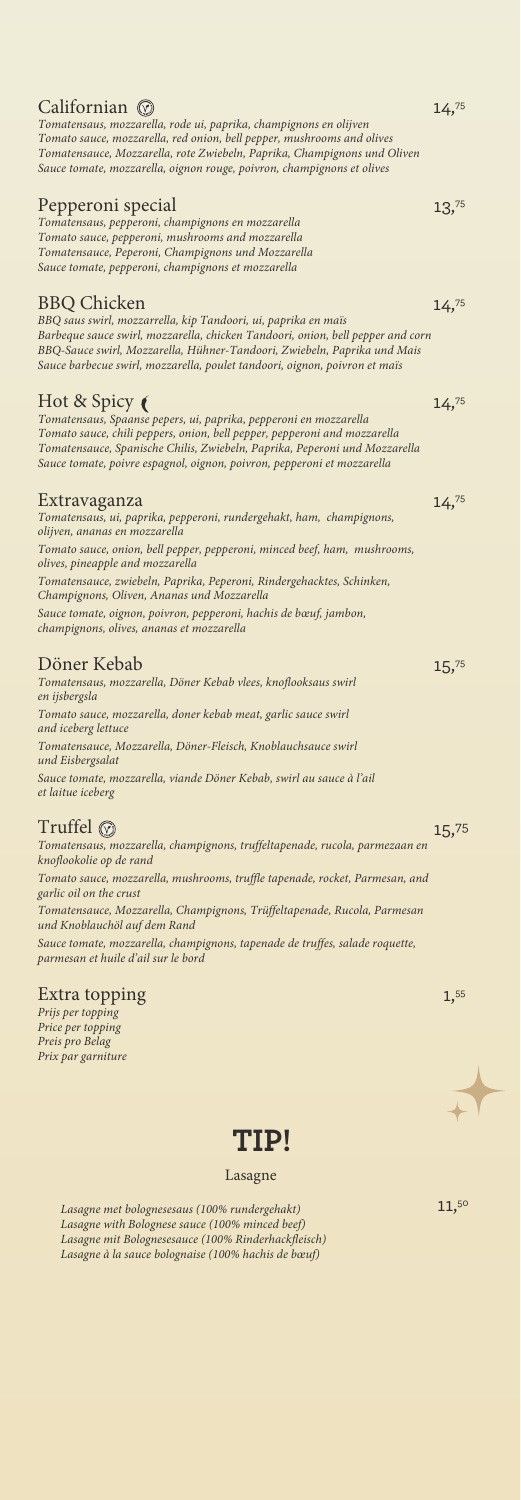

# Bosrijks Salade Bar

**Salads • Salate • Salades**

#### Salade Couscous

*Gemarineerde kipfilet, Olijven, Munt, Yoghurtdressing, Gemarineerde tomaat, Rode ui Marinated chicken breast, Olives, Mint, Yogurt vinaigrette, Marinated tomato, Red onion Marinierte Hähnchenbrust, Oliven, Minze, Joghurtvinaigrette, Marinierte Tomate, Rote Zwiebel Poitrine de poulet marinée, Olives, Menthe, Vinaigrette au yaourt, Tomate marinée, Oignon rouge*

#### Salade Chicken pesto

*Gegrilde kipfilet, Pesto, Zongedroogde tomaat, Penne pasta, Mozzarella balletjes, Rucola Grilled chicken breast, Pesto, Sun-dried tomato, Penne pasta, Mozzarella balls, Arugula Gegrillte Hähnchenbrust, Pesto, sonnengetrocknete Tomaten, Penne-Nudeln, Mozzarella-Kugeln, Rucola Poitrine de poulet grillée, Pesto, Tomate séchée, Pâtes penne, Boules de mozzarella, roquette*

#### Burrata salade

*Burrata mozzarella, Gemarineerde cherrytomaatjes, Pijnboompitten, Basilicum, Balsamico, Olijfolie Burrata mozzarella, Marinated cherry tomatoes, Pine nuts, Basil, Balsamic vinegar, Olive oil Burrata-Mozzarella, marinierte Kirschtomaten, Pinienkerne, Basilikum, Balsamico-Essig, Olivenöl Mozzarella burrata, Tomates cerises marinées, Pignons de pin, Basilic, Vinaigre balsamique, Huile d'olive*

#### Tonijn salade

| Rucola, Rode ui, Basilicum, Tonijn, Gekookt ei, Tomaat, Thousand island<br>dressing     | 12,50 |
|-----------------------------------------------------------------------------------------|-------|
| Arugula, Red onion, Basil, Tuna, Boiled egg, Tomato, Thousand island                    |       |
| dressing<br>Rucola, rote Zwiebel, Basilikum, Thunfisch, gekochtes Ei, Tomate, Thousand- |       |
| Island-Dressing<br>Roquette, Oignon rouge, Basilic, Thon, Œuf dur, Tomate,              |       |
| Vinaigrette mille îles                                                                  |       |

### Griekse salade ®

*Sla, Feta, Olijven, Komkommer, Zongedroogde tomaat, Rode ui, Mosterd-dille dressing Lettuce, Feta, Olives, Cucumber, Sun-dried tomato, Red onion, Mustard-dill dressing Kopfsalat, Feta, Oliven, Gurke, sonnengetrocknete Tomate, rote Zwiebel, Senf-Dill-Dressing Laitue, Feta, Olives, Concombre, Tomate séchée, Oignon rouge, Vinaigrette moutarde-aneth*

11,2<sup>0</sup>

12,50

 $12,50$ 

12.50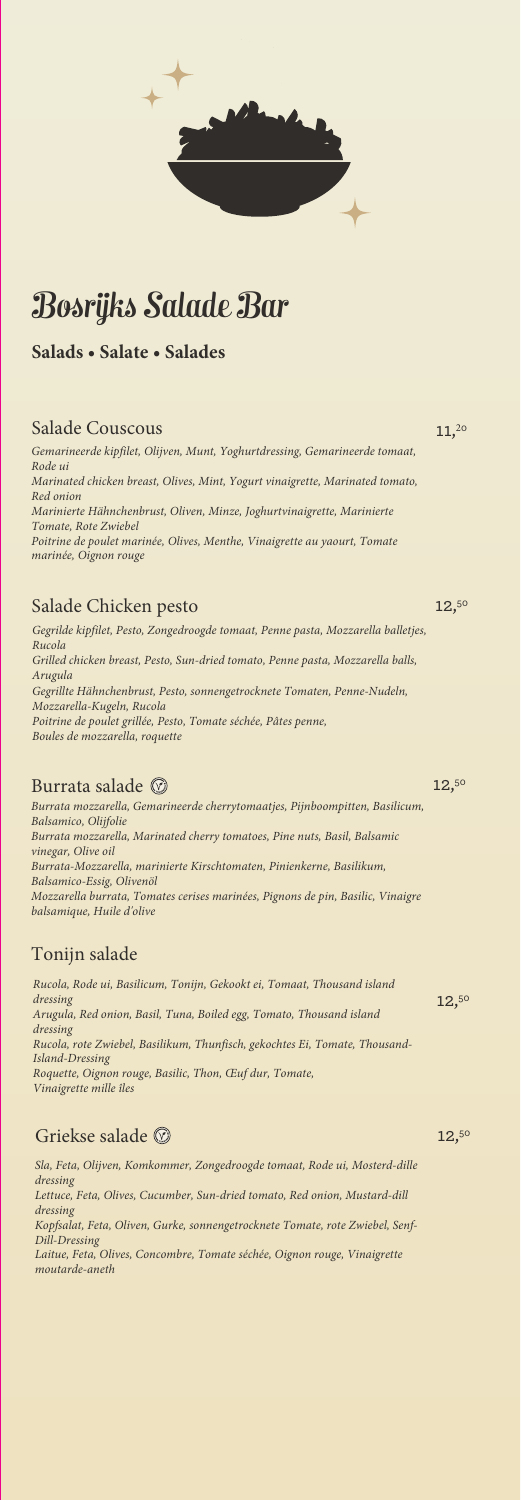## Kindergerechten **Children's dishes • Kindergerichte Plats pour enfants**

| "Klaas Vaak" pizza (18cm) (V                                                                                                                                                                                        |      |
|---------------------------------------------------------------------------------------------------------------------------------------------------------------------------------------------------------------------|------|
| Tomatensaus en mozzarella                                                                                                                                                                                           |      |
| Tomato sauce and mozzarella                                                                                                                                                                                         |      |
| Tomatensauce und Mozzarella                                                                                                                                                                                         |      |
| Sauce tomate et mozzarella                                                                                                                                                                                          |      |
| "Zandkabouter" pizza (18cm)<br>Tomatensaus, ham, ananas en mozzarella<br>Tomato sauce, ham, pineapple and mozzarella<br>Tomatensauce, Schinken, Ananas und Mozzarella<br>Sauce tomate, Jambon, ananas et mozzarella | 7,75 |

# **Desserts**

*Différents arômes*

| Appelkruimeltaartje<br>Een heerlijk warm appelkruimeltaartje<br>A delicious, warm apple crumble<br>Ein unwiderstehlicher, warmer Apfelkuchen                                                                                          | R.75 |
|---------------------------------------------------------------------------------------------------------------------------------------------------------------------------------------------------------------------------------------|------|
| Un délicieux crumble aux pommes chaud                                                                                                                                                                                                 |      |
| Chocolade lava cake<br>Chocoladecakeje gevuld met gesmolten chocolade<br>Chocolate cake filled with melted chocolate<br>Schokoladenküchlein gefüllt mit geschmolzener Schokolade<br>Petit gâteau au chocolat fourré au chocolat fondu | 2,10 |
| Ben & Jerry's ice cream (100 ml)<br>Diverse smaken<br>Various flavours<br>Verschiedene Geschmacksrichtungen                                                                                                                           | 3,00 |

**CONTRACTOR**